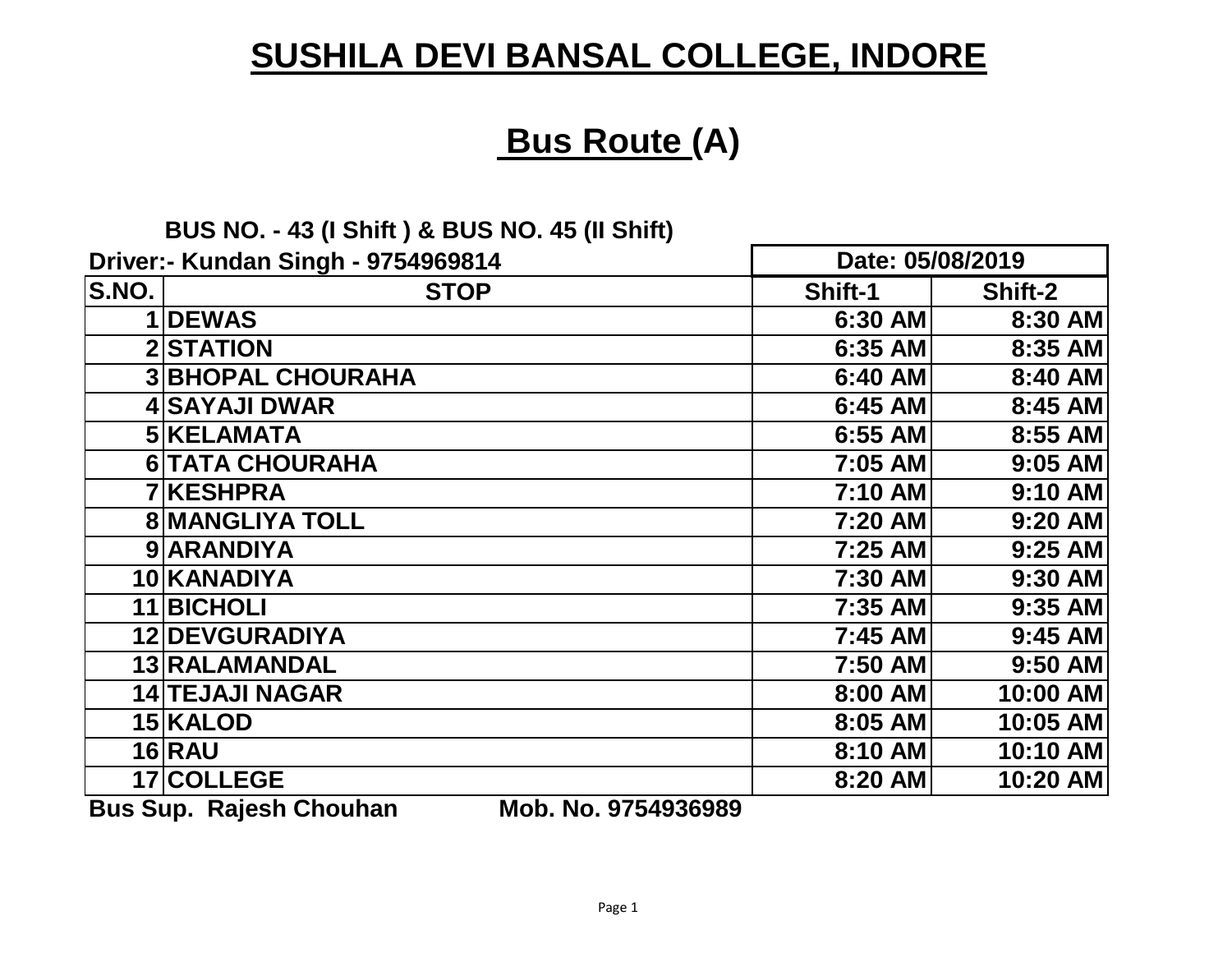## **Bus Route (A)**

#### **BUS NO. - 11(I shift) & BUS NO. - 10(II shift)**

|              | Driver:- Mahesh Goyal - 7049998096 | Date: 05/08/2019 |           |
|--------------|------------------------------------|------------------|-----------|
| <b>S.NO.</b> | <b>STOP</b>                        | <b>Shift-1</b>   | Shift-2   |
|              | 1 MANGLIYA                         | 7:10 AM          | $9:10$ AM |
|              | 2 PANCHWATI                        | 7:15 AM          | $9:15$ AM |
|              | <b>3 POLICE CHOUKI</b>             | 7:20 AM          | 9:20 AM   |
|              | <b>4DEWAS NAKA</b>                 | 7:25 AM          | $9:25$ AM |
|              | <b>5 VIJAY NAGAR</b>               | 7:30 AM          | $9:30$ AM |
|              | <b>6 RADITION</b>                  | 7:35 AM          | $9:35$ AM |
|              | <b>7 BANGALI</b>                   | 7:40 AM          | 9:40 AM   |
|              | <b>8 MANVATA NAGAR</b>             | 7:45 AM          | $9:45$ AM |
|              | <b>9 SANCHAR NAGAR</b>             | 7:50 AM          | $9:50$ AM |
|              | 10 BICHOLI                         | 7:55 AM          | $9:55$ AM |
|              | <b>11 TEJAJI NAGAR</b>             | 8:00 AM          | 10:00 AM  |
|              | <b>12 RAU</b>                      | 8:10 AM          | 10:10 AM  |
|              | 13 COLLEGE                         | 8:20 AM          | 10:20 AM  |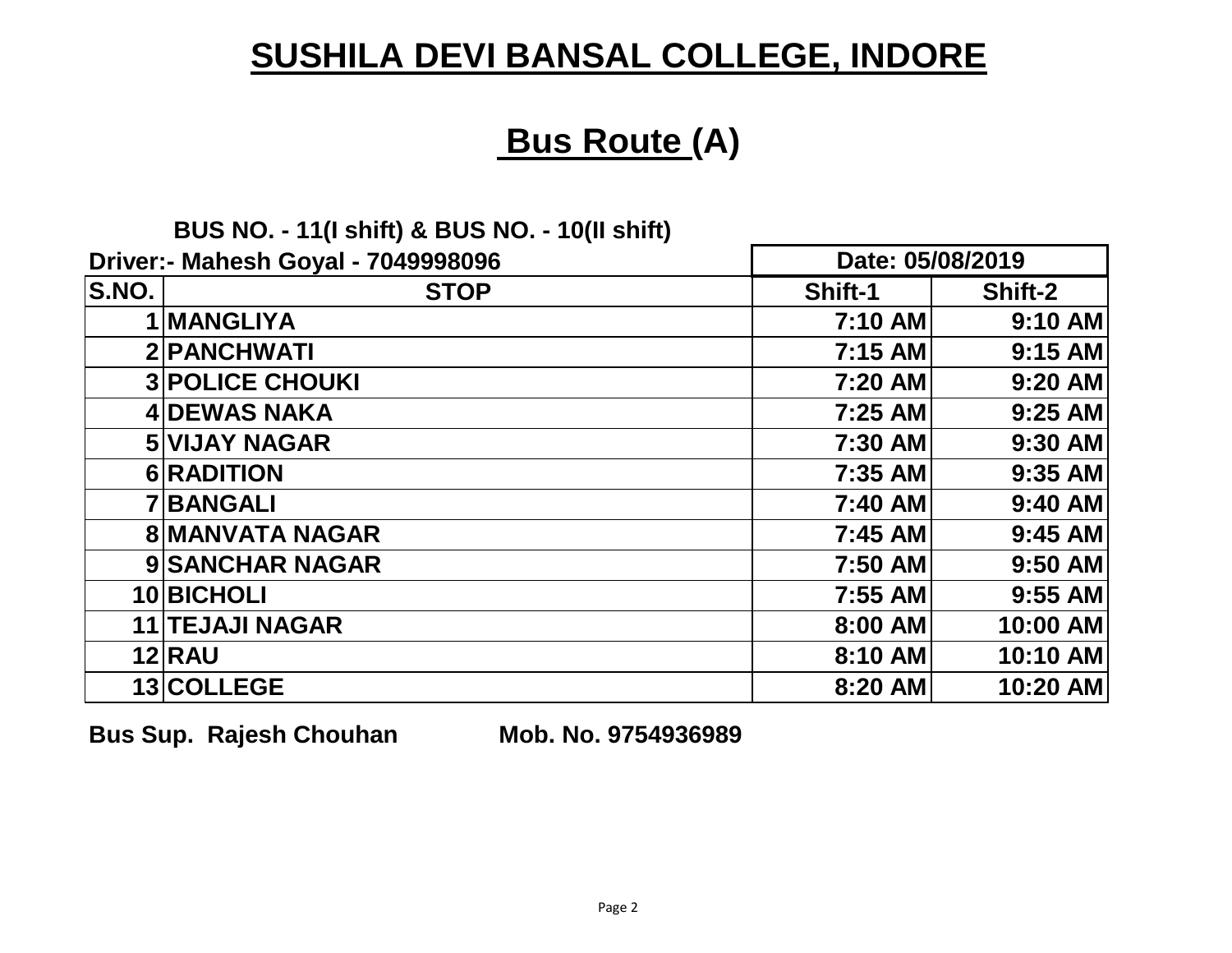### **Bus Route (A)**

**BUS NO. - 44**

|                                                                 | Driver:- Bhujbal singh - 9111155618 | Date: 05/08/2019 |           |
|-----------------------------------------------------------------|-------------------------------------|------------------|-----------|
| S.NO.                                                           | <b>STOP</b>                         | <b>Shift-1</b>   | Shift-2   |
|                                                                 | $1$ M.R. 10                         | 7:00 AM          | 9:00 AM   |
|                                                                 | <b>2 MARUTI NAGAR</b>               | 7:05 AM          | $9:05$ AM |
|                                                                 | 3BAPAT                              | 7:10 AM          | 9:10 AM   |
|                                                                 | 4 PARDESHIPURA                      | 7:15 AM          | $9:15$ AM |
|                                                                 | 5 ATALGATE                          | 7:20 AM          | 9:20 AM   |
|                                                                 | 6LIG                                | 7:25 AM          | $9:25$ AM |
|                                                                 | <b>7 INDUSTRY HOUSE</b>             | 7:30 AM          | 9:30 AM   |
|                                                                 | 8 ZANZIRWALA                        | 7:35 AM          | $9:35$ AM |
|                                                                 | 9RIGAL                              | 7:40 AM          | $9:40$ AM |
|                                                                 | 10 MADHUMILAN                       | 7:45 AM          | $9:45$ AM |
|                                                                 | 11 MYH                              | 7:50 AM          | $9:50$ AM |
|                                                                 | 12 NAVLAKHA                         | 7:55 AM          | $9:55$ AM |
|                                                                 | 13 BHAWARKUWA                       | 7:55 AM          | $9:55$ AM |
|                                                                 | <b>14 RAJENDRA NAGAR</b>            | 8:00 AM          | 10:00 AM  |
|                                                                 | $15$ $RAU$                          | 8:10 AM          | 10:10 AM  |
|                                                                 | 16 COLLEGE                          | 8:20 AM          | 10:20 AM  |
| MAL NA OTE IOOCOOO<br><b>D.JA</b><br><b>C</b><br>Delask Okaukan |                                     |                  |           |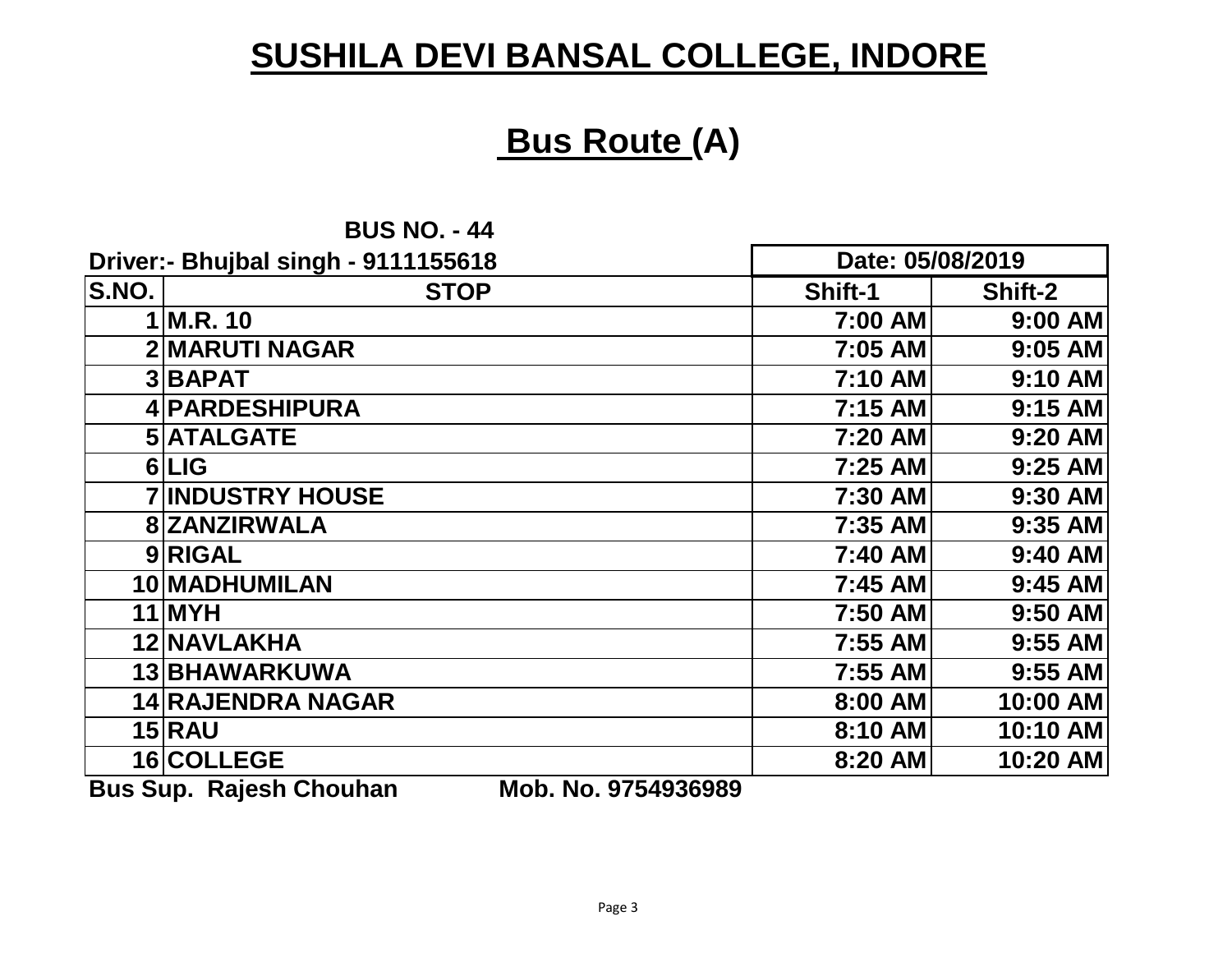#### **Bus Route (A)**

| <b>BUS NO. - 35</b> |  |  |
|---------------------|--|--|
|---------------------|--|--|

| Driver:- Rajesh Sain - 8871468667 |                          | Date: 05/08/2019 |           |
|-----------------------------------|--------------------------|------------------|-----------|
| S.NO.                             | <b>STOP</b>              | Shift-1          | Shift-2   |
|                                   | <b>1 SCH. NO. 54</b>     | 7:05 AM          | $9:05$ AM |
|                                   | <b>2 SCH. NO. 78</b>     | 7:10 AM          | $9:10$ AM |
|                                   | 3 SATYASAI               | 7:15 AM          | $9:15$ AM |
|                                   | <b>4 VIJAY NAGAR</b>     | 7:20 AM          | $9:20$ AM |
|                                   | <b>5 DAINIK BHASKAR</b>  | 7:25 AM          | $9:25$ AM |
|                                   | 6LIG                     | 7:30 AM          | $9:30$ AM |
|                                   | <b>7 PALASIYA</b>        | 7:35 AM          | $9:35$ AM |
|                                   | 8 GEETABHAWAN            | 7:40 AM          | 9:40 AM   |
|                                   | 9 MYH                    | 7:45 AM          | $9:45$ AM |
|                                   | 10 GPO                   | 7:50 AM          | $9:50$ AM |
|                                   | 11 NOVLAKHA              | 7:55 AM          | 9:55 AM   |
|                                   | <b>12 RAJENDRA NAGAR</b> | 8:00 AM          | 10:00 AM  |
|                                   | <b>13 RAU</b>            | 8:10 AM          | 10:10 AM  |
|                                   | 14 COLLEGE               | 8:20 AM          | 10:20 AM  |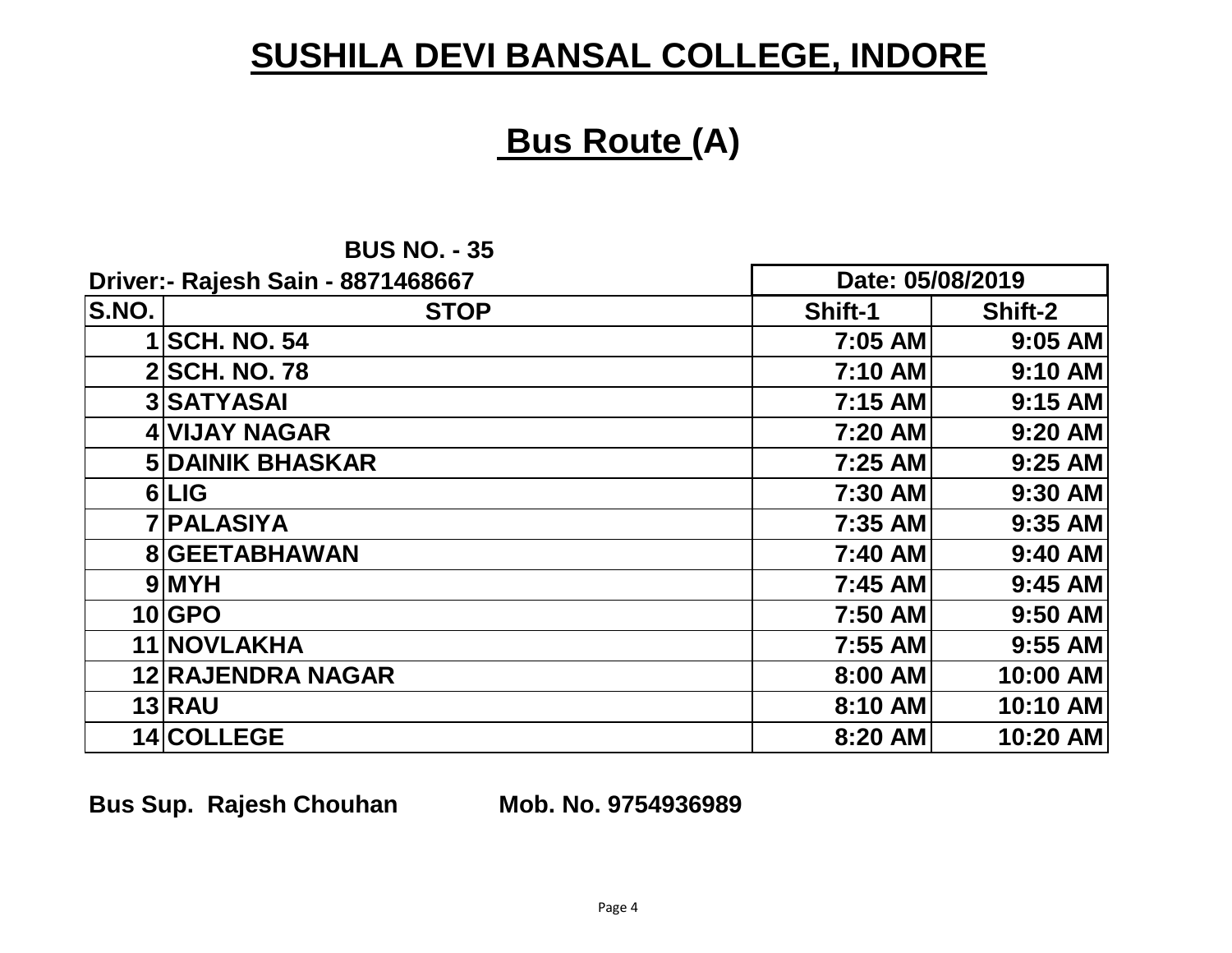#### **Bus Route (A)**

**BUS NO. - 40**

| <b>Driver:- Shankar Ial - 9977128601</b> |                             | Date: 05/08/2019 |           |
|------------------------------------------|-----------------------------|------------------|-----------|
| S.NO.                                    | <b>STOP</b>                 | Shift-1          | Shift-2   |
|                                          | <b>NIPANIYA</b>             | 7:10 AM          | 9:10 AM   |
|                                          | 2 MAHALXMI NAGAR            | 7:15 AM          | $9:15$ AM |
|                                          | <b>3 MALVIY PETROL PUMP</b> | 7:20 AM          | 9:20 AM   |
|                                          | 4 KHAJRANA                  | 7:25 AM          | $9:25$ AM |
|                                          | <b>5 TELIPHONE NAGAR</b>    | 7:30 AM          | 9:30 AM   |
|                                          | 6 BANGALI                   | 7:35 AM          | $9:35$ AM |
|                                          | <b>7 PIPLYHANA</b>          | 7:40 AM          | $9:40$ AM |
|                                          | <b>8 MUSAKHEDI</b>          | 7:45 AM          | $9:45$ AM |
|                                          | <b>9 IIT PARK</b>           | 7:50 AM          | 9:50 AM   |
|                                          | 10 KHANDWA NAKA             | 7:55 AM          | $9:55$ AM |
|                                          | <b>11 TEJAJI NAGAR</b>      | 8:05 AM          | 10:05 AM  |
|                                          | <b>12 RAU</b>               | 8:10 AM          | 10:10 AM  |
|                                          | 13 COLLEGE                  | 8:20 AM          | 10:20 AM  |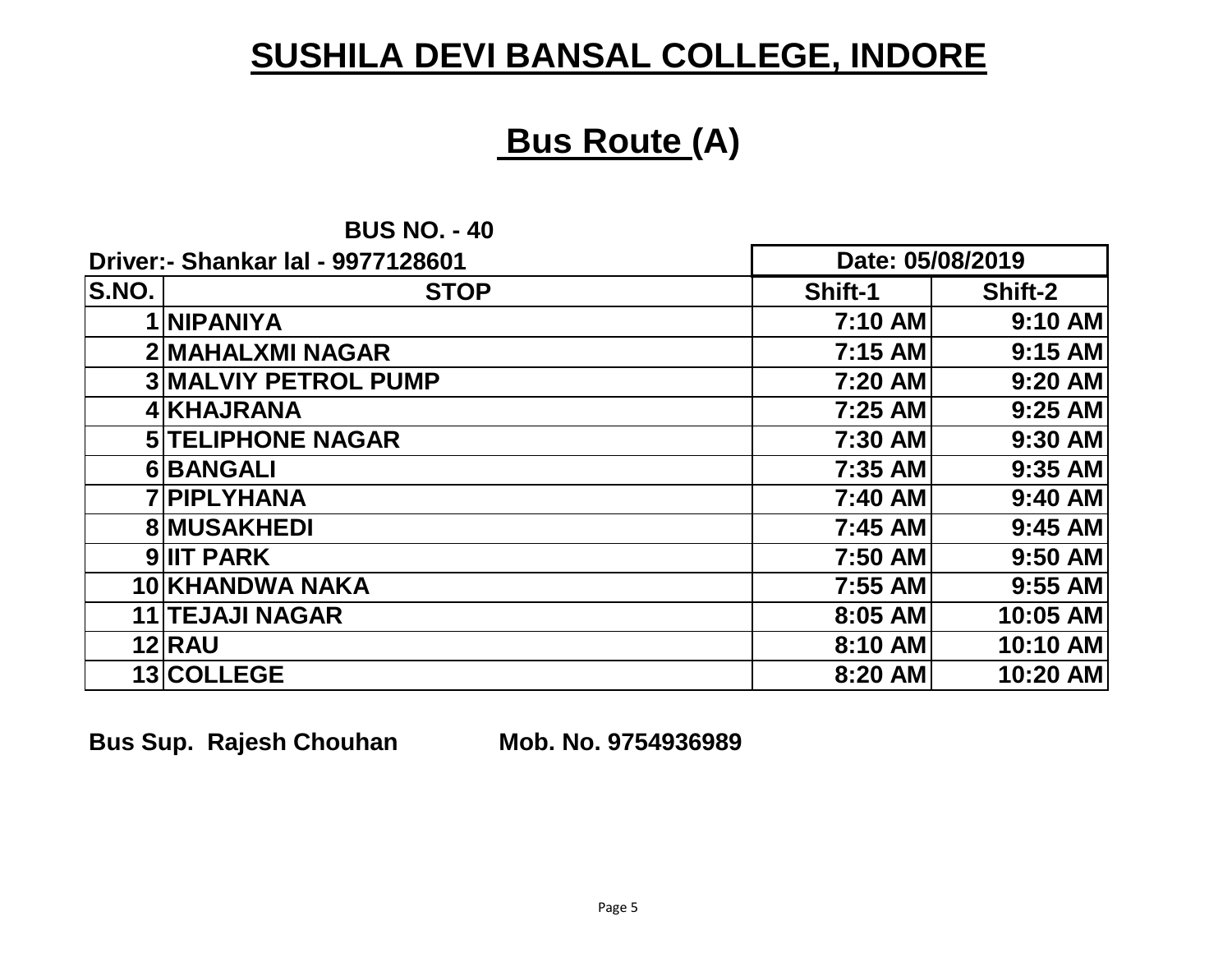## **Bus Route (A)**

|       | <b>BUS NO. - 28</b>                       |                  |           |
|-------|-------------------------------------------|------------------|-----------|
|       | Driver:- Dharmendra Sisodiya - 7999287679 | Date: 05/08/2019 |           |
| S.NO. | <b>STOP</b>                               | <b>Shift-1</b>   | Shift-2   |
|       | 1DARGHA                                   | 7:00 AM          | $9:00$ AM |
|       | <b>2 JHAMAJHAM CHOURAHA</b>               | 7:05 AM          | $9:05$ AM |
|       | <b>3 KHAJRANA</b>                         | 7:10 AM          | 9:10 AM   |
|       | 4 ANAND BAZAR                             | 7:15 AM          | 9:15 AM   |
|       | <b>5 TILAK NAGAR</b>                      | 7:20 AM          | 9:20 AM   |
|       | 6 SAKET                                   | 7:25 AM          | $9:25$ AM |
|       | <b>7 BANGALI</b>                          | 7:30 AM          | 9:30 AM   |
|       | 8 PIPLYAHANA                              | 7:35 AM          | 9:35 AM   |
|       | 9 SENTPAUL                                | 7:40 AM          | 9:40 AM   |
|       | 10 AZAD NAGAR                             | 7:45 AM          | $9:45$ AM |
|       | 11 BHANWARKUWA                            | 7:50 AM          | 9:50 AM   |
|       | <b>12 GURUDWARA</b>                       | 7:55 AM          | $9:55$ AM |
|       | 13 CHOUTHRAM                              | 8:00 AM          | 10:00 AM  |
|       | <b>14 RAU</b>                             | 8:10 AM          | 10:10 AM  |
|       | 15 COLLEGE                                | 8:20 AM          | 10:20 AM  |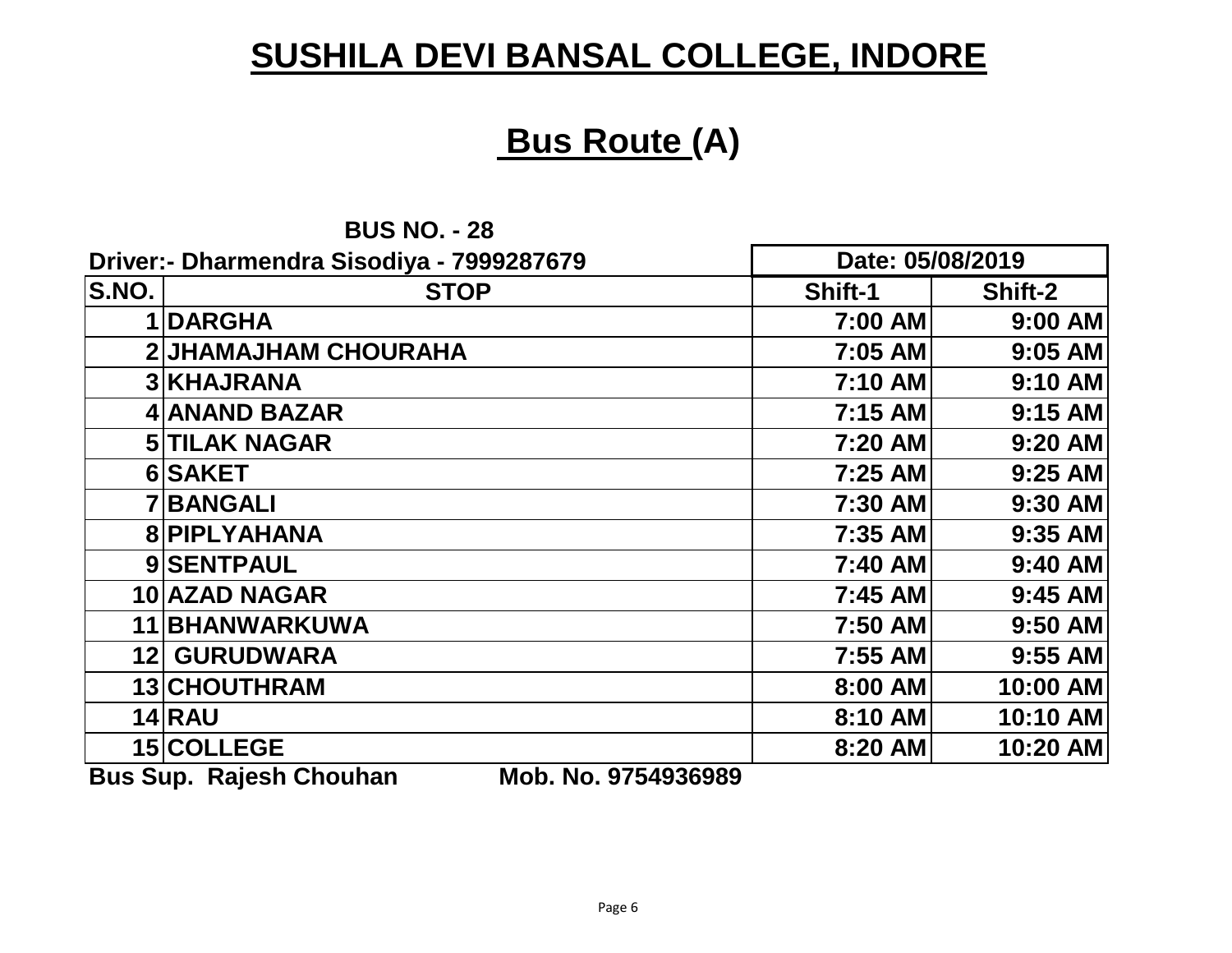### **Bus Route (A)**

**BUS NO. - 36**

| Driver:- Dilip Choudhary - 9753330385 |                           | Date: 05/08/2019 |           |
|---------------------------------------|---------------------------|------------------|-----------|
| S.NO.                                 | <b>STOP</b>               | Shift-1          | Shift-2   |
|                                       | <b>POLICE CHOUKI</b>      | 7:10 AM          | $9:10$ AM |
|                                       | 2 KHADAHANUMAN            | 7:15 AM          | $9:15$ AM |
|                                       | <b>3 UJJAIN NAKA</b>      | 7:20 AM          | 9:20 AM   |
|                                       | 4 MARIMATA                | 7:25 AM          | $9:25$ AM |
|                                       | 5 RAMBAG                  | 7:30 AM          | 9:30 AM   |
|                                       | <b>6 BADWALI CHOUKI</b>   | 7:35 AM          | $9:35$ AM |
|                                       | <b>7 BADA GANPATI</b>     | 7:40 AM          | 9:40 AM   |
|                                       | <b>8 RAJMOHLLA</b>        | 7:45 AM          | $9:45$ AM |
|                                       | 9 MHOW NAKA               | 7:50 AM          | $9:50$ AM |
|                                       | 10 ANNPURNA               | 7:55 AM          | $9:55$ AM |
|                                       | <b>11 VAISHALI CHOUKI</b> | 8:00 AM          | 10:00 AM  |
|                                       | <b>12 RETI MANDI</b>      | 8:05 AM          | 10:05 AM  |
|                                       | <b>13 RAU</b>             | 8:10 AM          | 10:10 AM  |
|                                       | 14 COLLEGE                | 8:20 AM          | 10:20 AM  |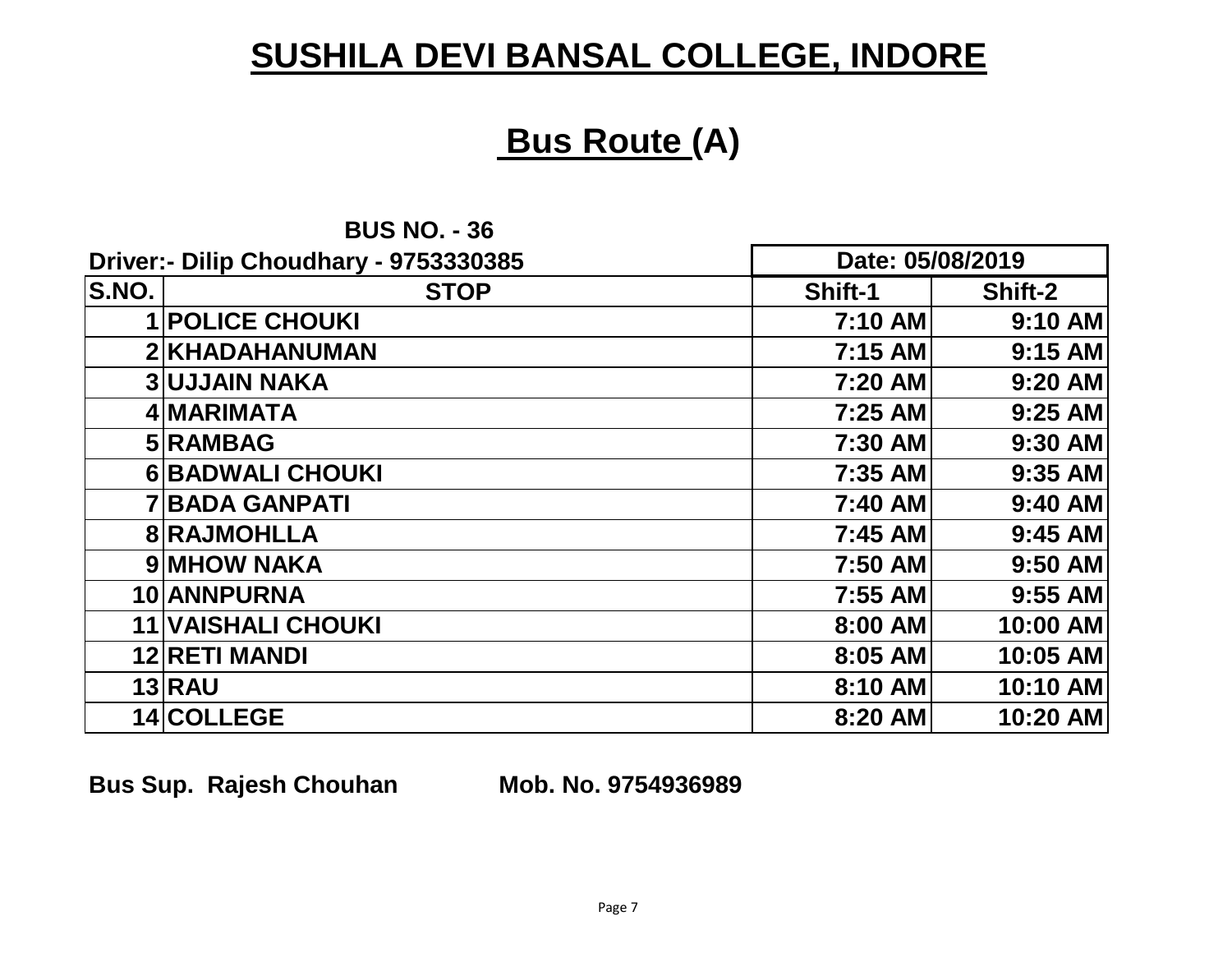#### **Bus Route (A)**

**BUS NO. - 39**

| Driver:- Ajay Rathore - 8349413091 |                             | Date: 05/08/2019 |         |
|------------------------------------|-----------------------------|------------------|---------|
| S.NO.                              | <b>STOP</b>                 | Shift-1          | Shift-2 |
|                                    | <b>GANDHI NAGAR</b>         | <b>7:10AM</b>    | 9:10AM  |
|                                    | <b>2 ARODRUM THANA</b>      | 7:15AM           | 9:15AM  |
|                                    | <b>3 KALANI NAGAR</b>       | 7:20AM           | 9:20AM  |
|                                    | <b>4 RAMCHANDRA NAGAR</b>   | 7:25AM           | 9:25AM  |
|                                    | <b>5 BADAGANPATI</b>        | 7:30AM           | 9:30AM  |
|                                    | <b>6 GANGAWAL BUS STAND</b> | 7:35AM           | 9:35AM  |
|                                    | <b>7 MOG LINE</b>           | 7:40AM           | 9:40AM  |
|                                    | <b>8 MHOW NAKA</b>          | 7:45AM           | 9:45AM  |
|                                    | 9 ANNAPURAN                 | 7:50AM           | 9:50AM  |
|                                    | 10 RAJENDRA NAGAR(IN)       | 7:55AM           | 9:55AM  |
|                                    | 11 RETIMANDI                | 8:00AM           | 10:00AM |
|                                    | <b>12 RAU</b>               | 8:10AM           | 10:10AM |
|                                    | 13 COLLEGE                  | 8:20AM           | 10:20AM |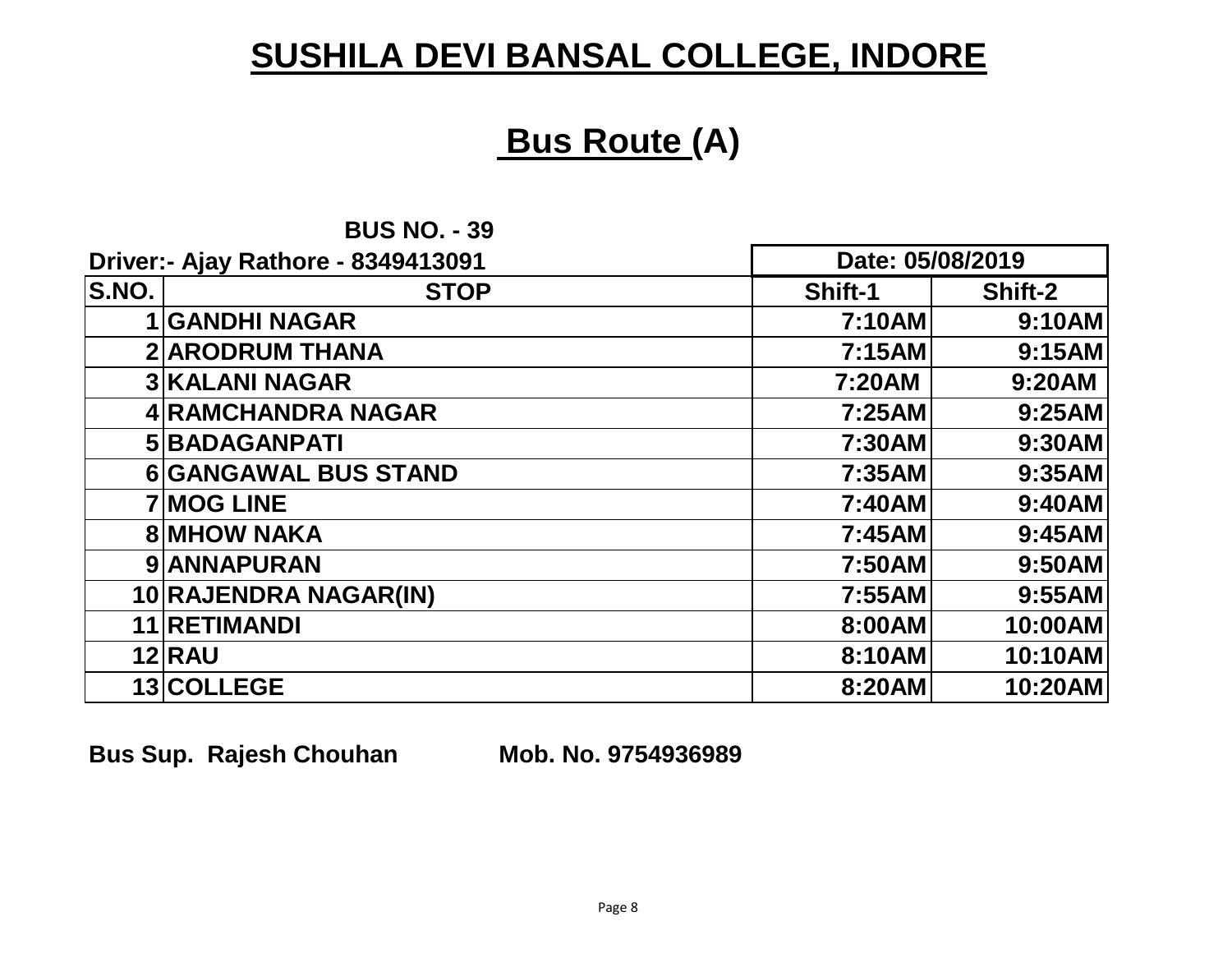#### **Bus Route (A)**

**BUS NO. - 29**

| Driver:- Sarif Khan - 9713429095 |                          | Date: 05/08/2019 |           |
|----------------------------------|--------------------------|------------------|-----------|
| S.NO.                            | <b>STOP</b>              | <b>Shift-1</b>   | Shift-2   |
|                                  | <b>ANUP ASTHA</b>        | 7:10 AM          | 9:10 AM   |
|                                  | 2 PATNIPURA              | 7:15 AM          | $9:15$ AM |
|                                  | <b>3 MALWAMILL</b>       | 7:20 AM          | $9:20$ AM |
|                                  | 4 BHAGIRATHIPURA         | 7:25 AM          | $9:25$ AM |
|                                  | 5 RAJKUMAR               | 7:30 AM          | 9:30 AM   |
|                                  | 6 CHIMANBAG              | 7:35 AM          | $9:35$ AM |
|                                  | <b>7 NAGAR NIGAM</b>     | 7:40 AM          | 9:40 AM   |
|                                  | <b>8 PADRINATH</b>       | 7:45 AM          | $9:45$ AM |
|                                  | 9 COLLETOR               | 7:50 AM          | $9:50$ AM |
|                                  | 10 KESARBAG              | 7:55 AM          | $9:55$ AM |
|                                  | <b>11 CHAMELI DEVI</b>   | 8:00 AM          | 10:00 AM  |
|                                  | 12 BIJALPUR              | 8:05 AM          | 10:05 AM  |
|                                  | <b>13 RAJENDRA NAGAR</b> | 8:10 AM          | 10:10 AM  |
|                                  | $14$ $RAU$               | 8:15 AM          | 10:15 AM  |
|                                  | <b>15 COLLEGE</b>        | 8:20 AM          | 10:20 AM  |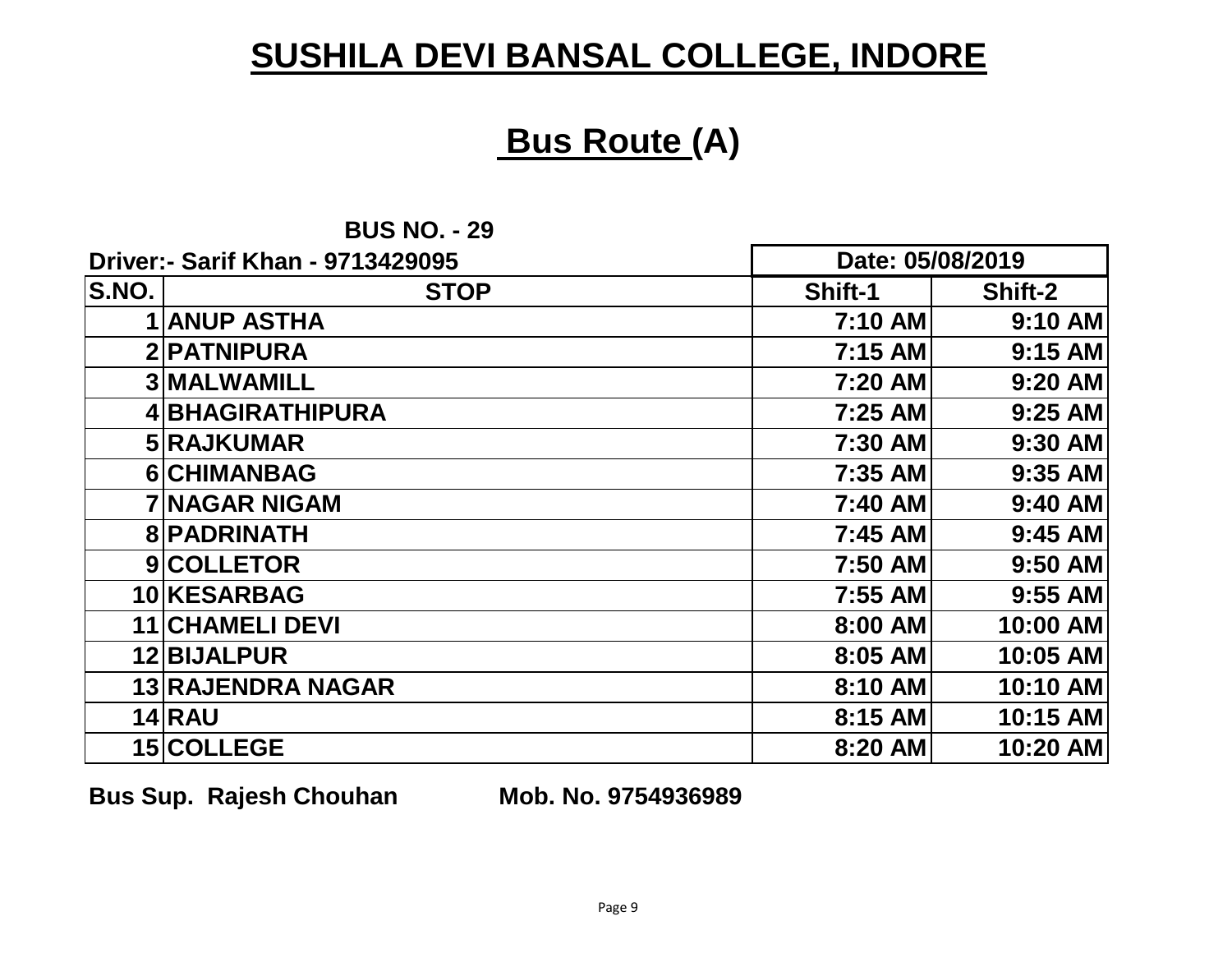### **Bus Route (A)**

**Date: 05/08/2019**

| <b>BUS NO. - 30</b> |  |
|---------------------|--|
|---------------------|--|

**Driver:- Dharmendra Chouhan - 7224077625**

|       | PHY61.- PHANICHUIA GHOUHAN - 7224077023 |         | Dalt. VJIVVILV I J |  |
|-------|-----------------------------------------|---------|--------------------|--|
| S.NO. | <b>STOP</b>                             | Shift-1 | Shift-2            |  |
|       | $1 8$ MILL                              | 7:15 AM | 9:15 AM            |  |
|       | <b>2 POWER HOUSING</b>                  | 7:20 AM | 9:20 AM            |  |
|       | <b>3DUDHIYA</b>                         | 7:25 AM | 9:25 AM            |  |
|       | 4 DEVGURADIYA                           | 7:30 AM | 9:30 AM            |  |
|       | <b>5 LAKHANI</b>                        | 7:35 AM | 9:35 AM            |  |
|       | 6 PALDA                                 | 7:40 AM | 9:40 AM            |  |
|       | <b>7 PRAKASH NAGAR</b>                  | 7:45 AM | 9:45 AM            |  |
|       | <b>8 NOVLAKHA</b>                       | 7:50 AM | 9:50 AM            |  |
|       | 9 GADBADI                               | 7:55 AM | 9:55 AM            |  |
|       | <b>10 DURGA NAGAR</b>                   | 8:00 AM | 10:00 AM           |  |
|       | <b>11 RETI MANDI</b>                    | 8:05 AM | 10:05 AM           |  |
|       | <b>12 RAU</b>                           | 8:10 AM | 10:10 AM           |  |
|       | 13 COLLEGE                              | 8:20 AM | 10:20 AM           |  |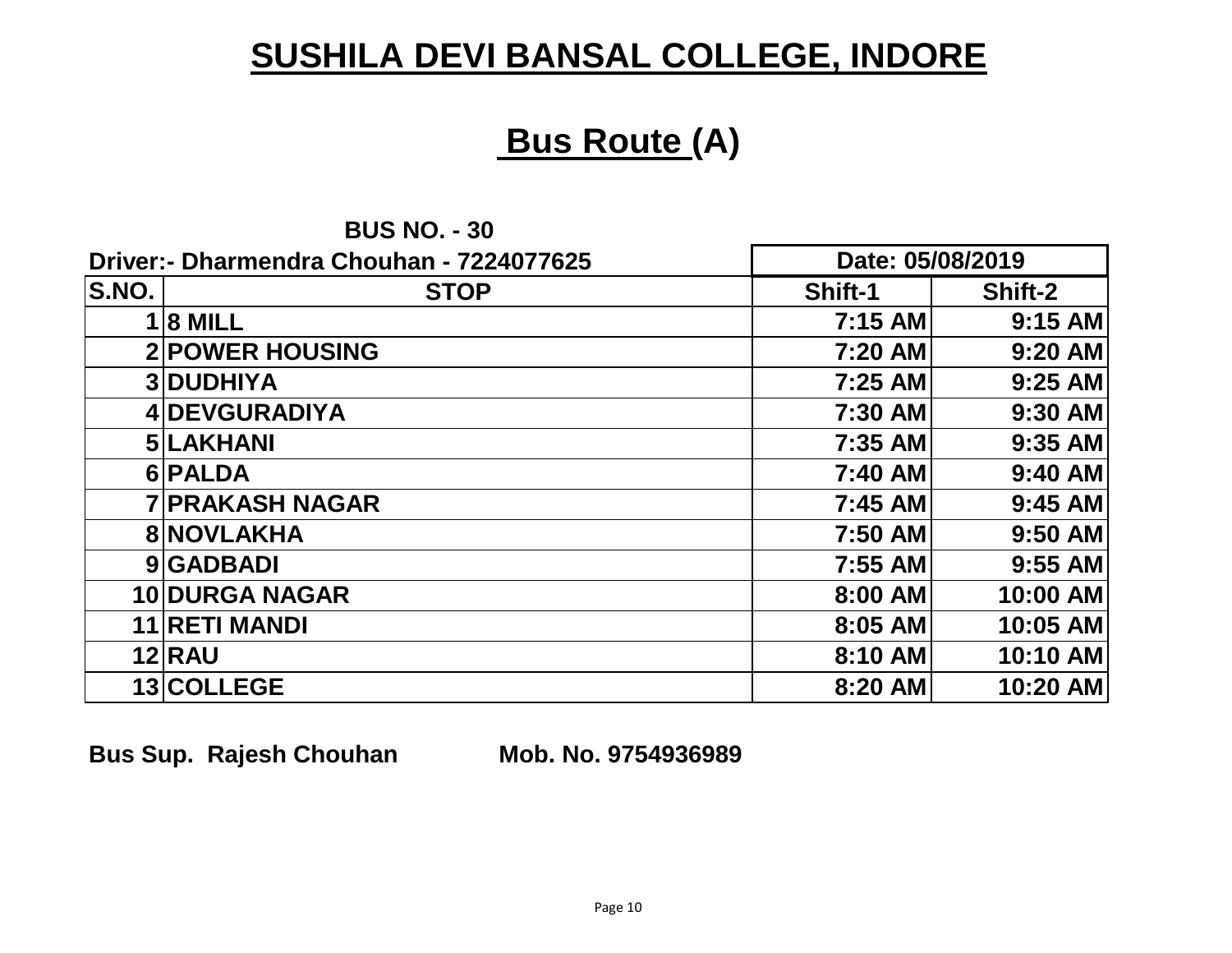#### **Bus Route (A)**

**BUS NO. - 31**

|       | Driver:- Pawan Saini - 9009569884 | Date: 05/08/2019 |           |
|-------|-----------------------------------|------------------|-----------|
| S.NO. | <b>STOP</b>                       | <b>Shift-1</b>   | Shift-2   |
|       | <b>PATEL BRIDGE</b>               | 7:20 AM          | $9:20$ AM |
|       | <b>2 SAFI HOTEL</b>               | 7:25 AM          | $9:25$ AM |
|       | <b>3 NARSINGH BAZAR</b>           | 7:30 AM          | $9:30$ AM |
|       | 4 MALGANJ                         | 7:35 AM          | $9:35$ AM |
|       | 5 RAJMOLLA                        | 7:40 AM          | $9:40$ AM |
|       | <b>6 JILA ASPATAL</b>             | 7:45 AM          | $9:45$ AM |
|       | <b>7 NURANI NAGAR</b>             | 7:50 AM          | $9:50$ AM |
|       | <b>8 CHANDAN NAGAR</b>            | 7:55 AM          | $9:55$ AM |
|       | 9 FOTHI KOTHI                     | 8:00 AM          | 10:00 AM  |
|       | <b>10 VAISHALI CHOUKI</b>         | 8:05 AM          | 10:05 AM  |
|       | <b>11 RETI MANDI</b>              | 8:10 AM          | 10:10 AM  |
|       | <b>12 RAU</b>                     | 8:15 AM          | 10:15 AM  |
|       | 13 COLLEGE                        | 8:20 AM          | 10:20 AM  |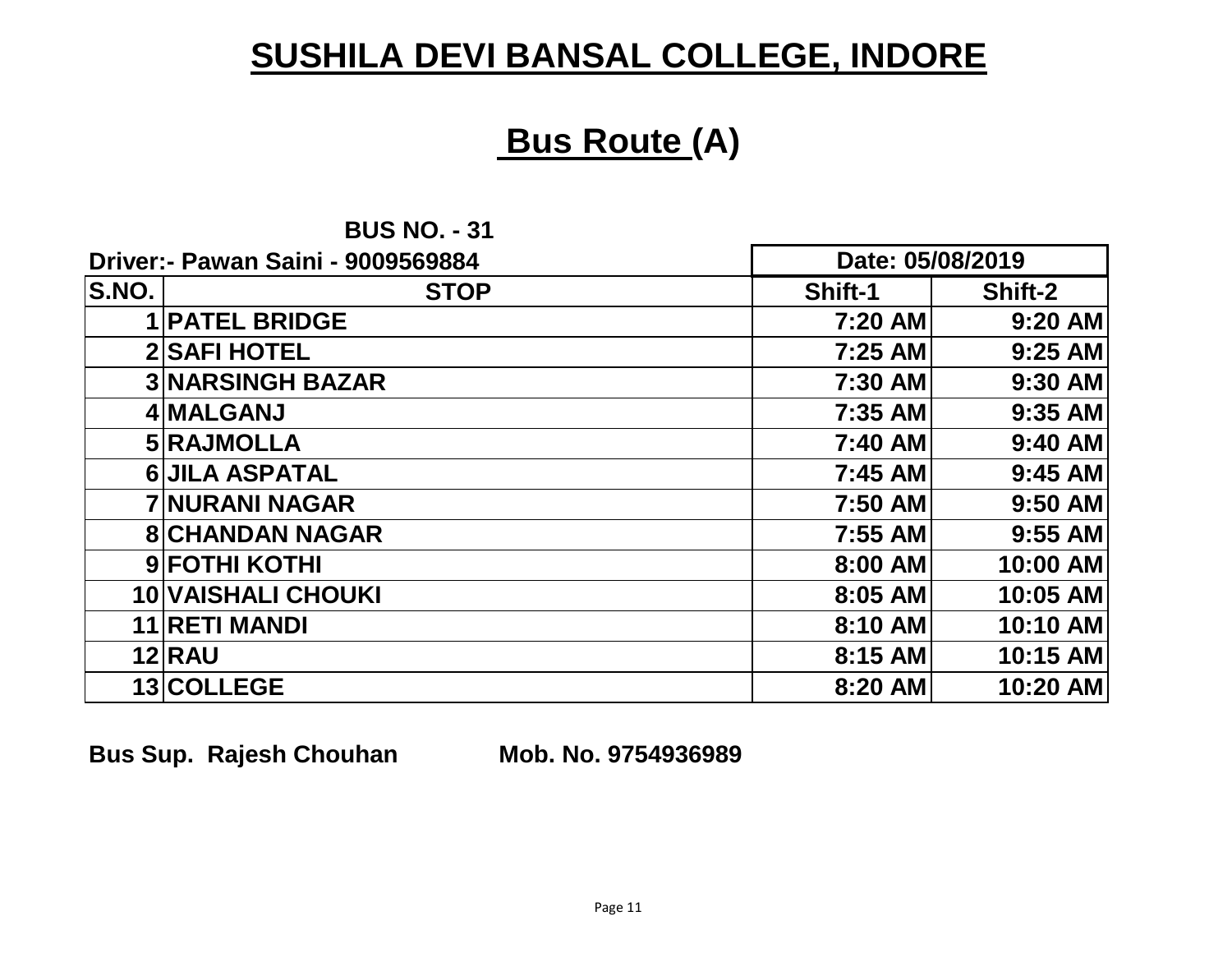## **Bus Route (A)**

|       | <b>DUJ NU. - 40</b>                      |                  |           |
|-------|------------------------------------------|------------------|-----------|
|       | Driver:- Prathviraj Chouhan - 9039818821 | Date: 05/08/2019 |           |
| S.NO. | <b>STOP</b>                              | Shift-1          | Shift-2   |
|       | <b>1 ANAND HOSPITAL</b>                  | 7:25 AM          | $9:25$ AM |
|       | <b>2 RAUJI BAZAR</b>                     | 7:30 AM          | 9:30 AM   |
|       | <b>3 PALSIKAR</b>                        | 7:35 AM          | $9:35$ AM |
|       | <b>4 COLLECTOR OFFICE</b>                | 7:40 AM          | $9:40$ AM |
|       | 5 LALBAG                                 | 7:45 AM          | $9:45$ AM |
|       | <b>6 MHOW NAKA</b>                       | 7:50 AM          | $9:50$ AM |
|       | <b>7 ANAPURNA</b>                        | 7:55 AM          | $9:55$ AM |
|       | <b>8 VAISHALI CHOUKI</b>                 | 8:00 AM          | 10:00 AM  |
|       | 9 RETI MANDI                             | 8:05 AM          | 10:05 AM  |
|       | 10 COLLEGE                               | 8:20 AM          | 10:20 AM  |

**BUS NO.**  $-46$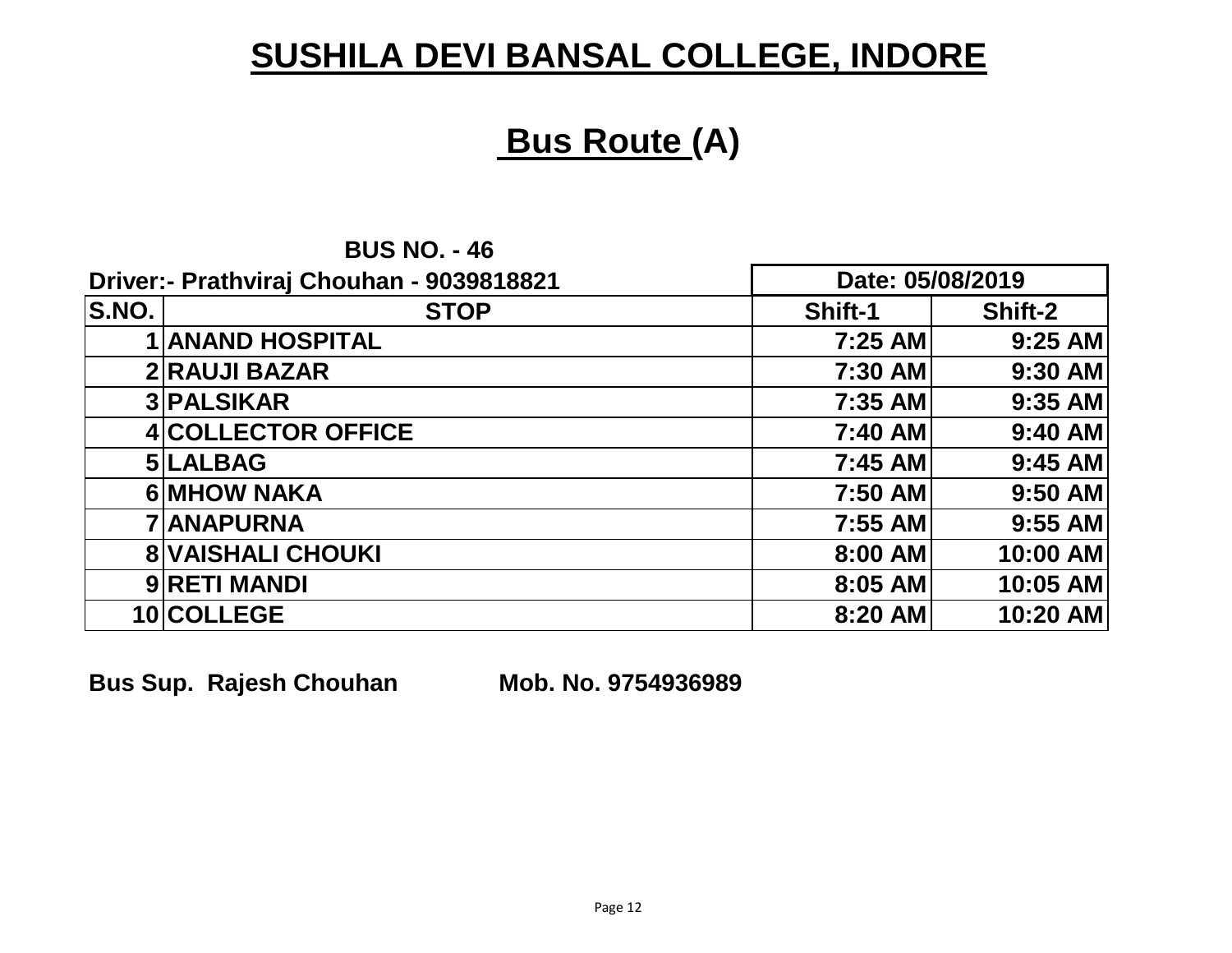## **Bus Route (A)**

| <b>BUS NO. - 41</b> |  |  |  |
|---------------------|--|--|--|
|---------------------|--|--|--|

|       | Driver:- Raju Prajapat - 9039156736 | Date: 05/08/2019 |           |
|-------|-------------------------------------|------------------|-----------|
| S.NO. | <b>STOP</b>                         | <b>Shift-1</b>   | Shift-2   |
|       | <b>1 MHOW NAKA</b>                  | 7:20 AM          | 9:20 AM   |
|       | 2 RANJEET                           | 7:25 AM          | $9:25$ AM |
|       | <b>3 FOTHIKOTHI</b>                 | 7:30 AM          | 9:30 AM   |
|       | 4 DAWARKAPURI                       | 7:35 AM          | $9:35$ AM |
|       | 5 SAIMANDIR                         | 7:40 AM          | $9:40$ AM |
|       | 6 HAWABNGALA                        | 7:45 AM          | $9:45$ AM |
|       | <b>7CAT</b>                         | 7:50 AM          | $9:50$ AM |
|       | <b>8 PARMANU NAGAR</b>              | 7:55 AM          | $9:55$ AM |
|       | 9 SURYADEV MANDIR                   | 8:05 AM          | 10:05 AM  |
|       | <b>10 RAU</b>                       | 8:10 AM          | 10:15 AM  |
|       | 11 COLLEGE                          | 8:20 AM          | 10:20 AM  |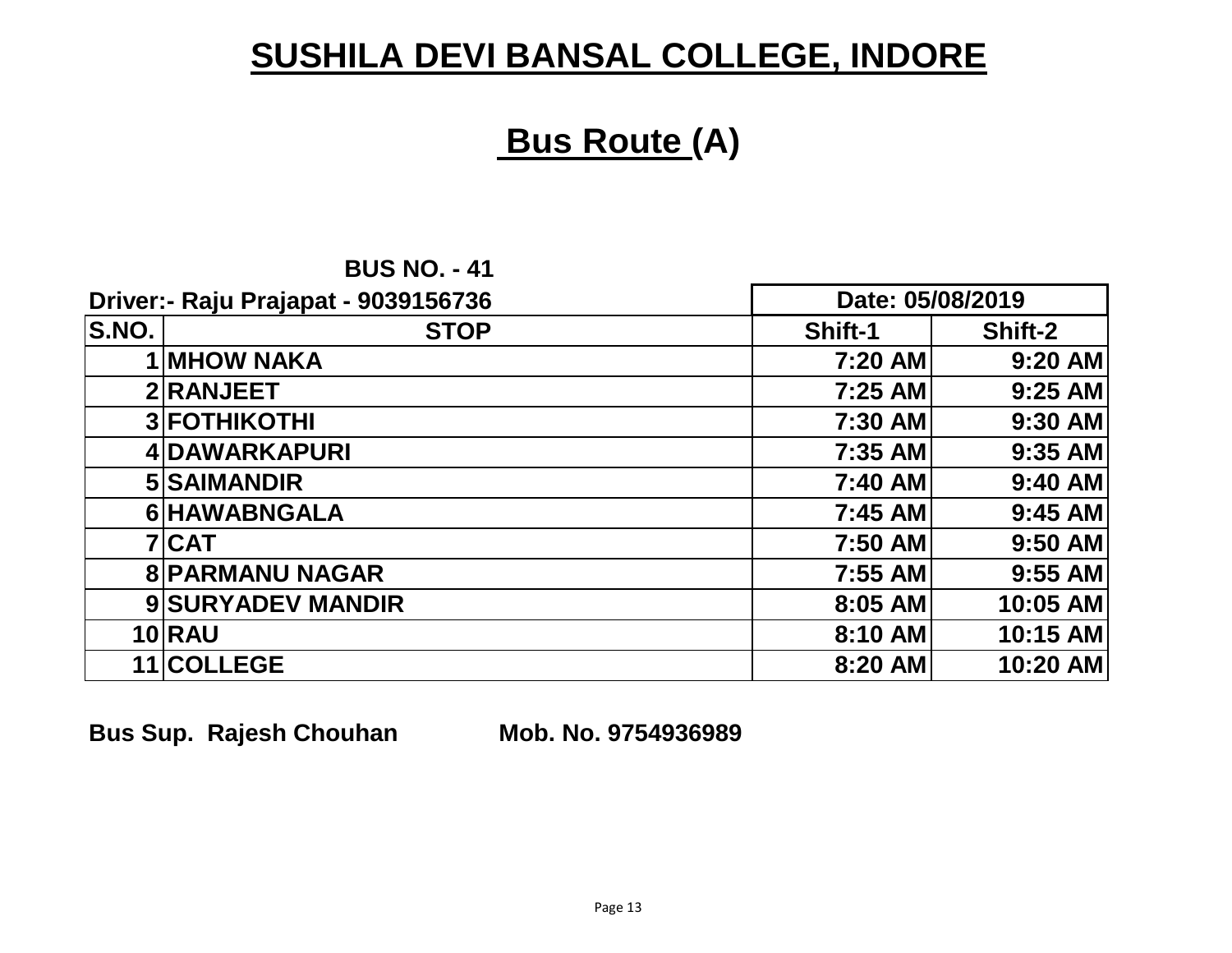#### **Bus Route (A)**

| <b>BUS NO. - 32</b> |  |  |
|---------------------|--|--|
|---------------------|--|--|

|       | Driver:- Ritesh Chouhan - 9009570020 | Date: 05/08/2019 |           |
|-------|--------------------------------------|------------------|-----------|
| S.NO. | <b>STOP</b>                          | <b>Shift-1</b>   | Shift-2   |
|       | <b>IKALARIYA</b>                     | 7:20 AM          | 9:20 AM   |
|       | 2DHARAWRA                            | 7:25 AM          | $9:25$ AM |
|       | <b>3 BISNAWAD</b>                    | 7:30 AM          | $9:30$ AM |
|       | 4 NAWADA                             | 7:35 AM          | $9:35$ AM |
|       | 5 SINDODA                            | 7:40 AM          | $9:40$ AM |
|       | 6 RANGWASA                           | 7:45 AM          | $9:45$ AM |
|       | <b>8 SILICON CITY</b>                | 7:55 AM          | $9:55$ AM |
|       | 7 RAU                                | 8:05 AM          | 10:05 AM  |
|       | 9 COLLEGE                            | 8:20 AM          | 10:20 AM  |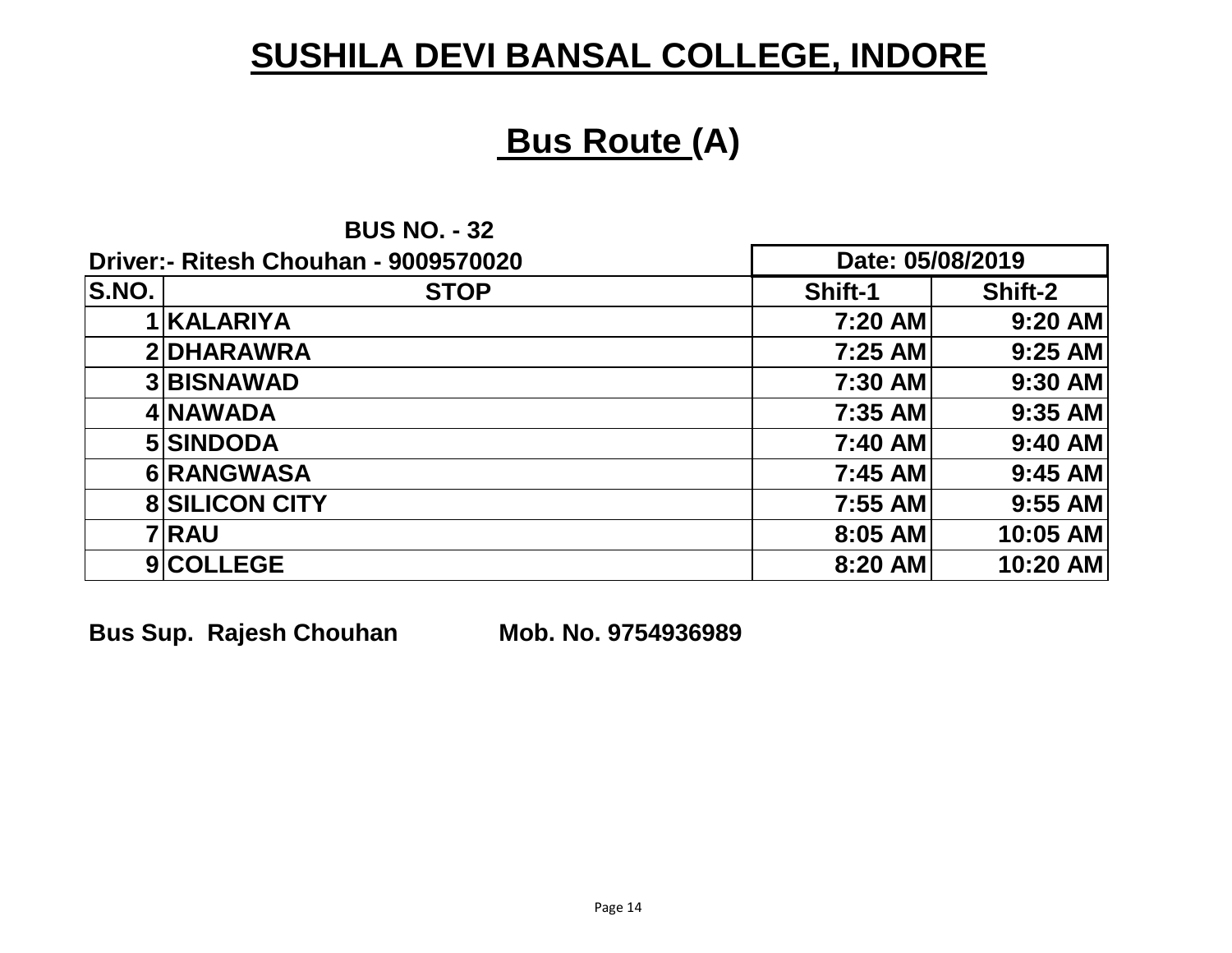#### **Bus Route (A)**

**BUS NO. - 42**

| <b>Driver:- Vinod Gehlod - 8962772315</b> |                         | Date: 05/08/2019 |           |
|-------------------------------------------|-------------------------|------------------|-----------|
| S.NO.                                     | <b>STOP</b>             | <b>Shift-1</b>   | Shift-2   |
|                                           | 1 NOVLAKHA              | 7:15 AM          | $9:15$ AM |
|                                           | 2 AGRASEN               | 7:20 AM          | 9:20 AM   |
|                                           | <b>3 SAPNA SANGEETA</b> | 7:25 AM          | $9:25$ AM |
|                                           | <b>4 TOWER CHOURAHA</b> | 7:30 AM          | $9:30$ AM |
|                                           | <b>5 POLICE CHOUKI</b>  | 7:35 AM          | $9:35$ AM |
|                                           | <b>6 SAIFI NAGAR</b>    | 7:40 AM          | $9:40$ AM |
|                                           | <b>7 CHOUITHRAM</b>     | 7:45 AM          | $9:45$ AM |
|                                           | <b>8BIJALPUR</b>        | 7:50 AM          | $9:50$ AM |
|                                           | 9 RAJENDRA NAGAR        | 7:55 AM          | $9:55$ AM |
|                                           | <b>10 DURGA NAGAR</b>   | 8:00 AM          | 10:00 AM  |
|                                           | <b>11 RAU</b>           | 8:10 AM          | 10:10 AM  |
|                                           | 12 COLLEGE              | 8:20 AM          | 10:20 AM  |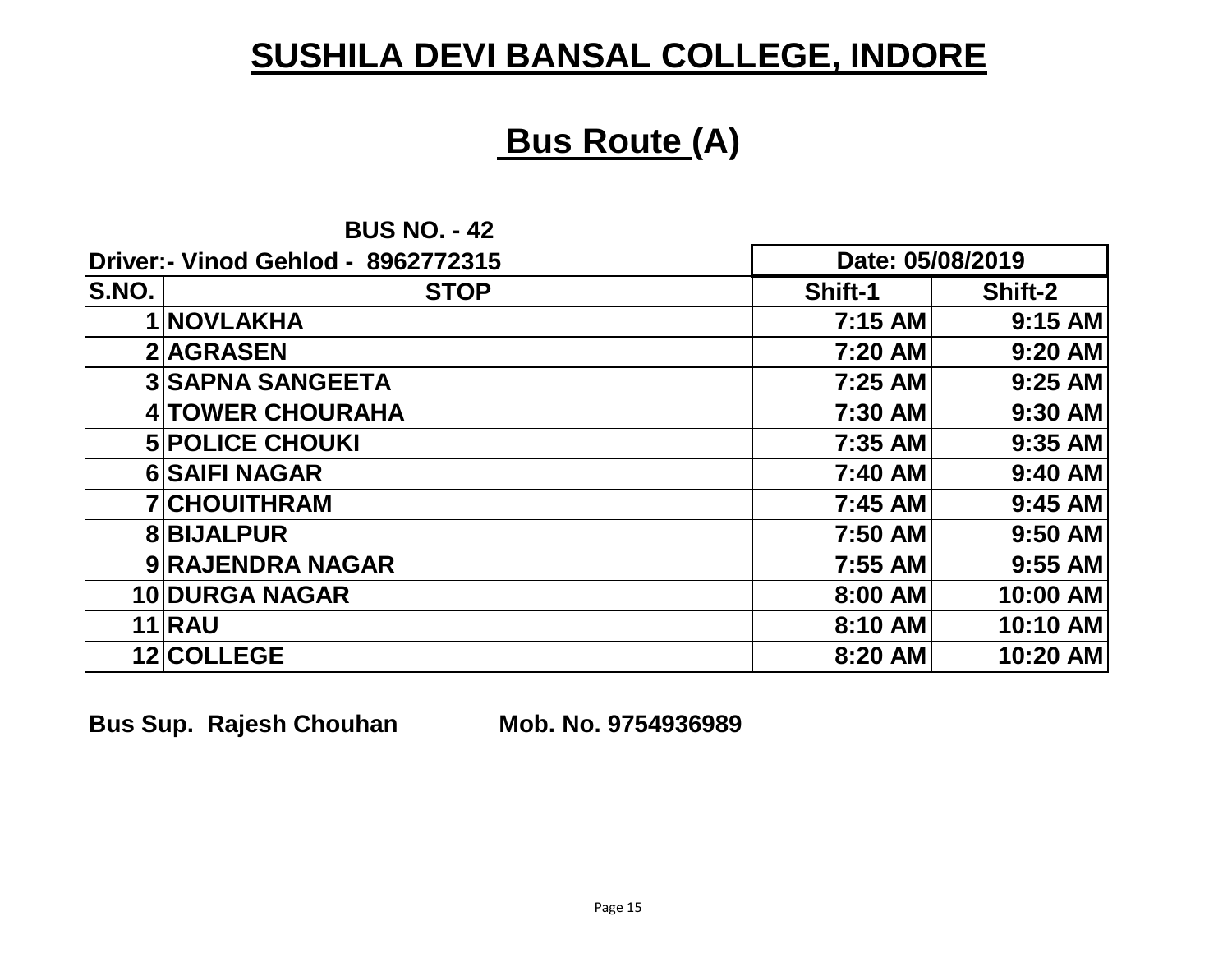## **Bus Route (A)**

#### **BUS NO. - 27 (I Shift) & BUS NO. - 26 (II Shift)**

|       | Driver:- Deepak Chouhan - 9977550817 | Date: 05/08/2019 |           |
|-------|--------------------------------------|------------------|-----------|
| S.NO. | <b>STOP</b>                          | Shift-1          | Shift-2   |
|       | <b>1 KHALGHAT</b>                    | 6:20 AM          | 8:20 AM   |
|       | <b>2 SUNDREL</b>                     | 6:30 AM          | 8:30 AM   |
|       | <b>3DHAMNOD</b>                      | 6:40 AM          | 8:40 AM   |
|       | 4 MAHESWAR CHOURAHA                  | 6:50 AM          | 8:50 AM   |
|       | 5 GUJARI                             | 7:05 AM          | $9:05$ AM |
|       | 6 MANPUR                             | 7:30 AM          | $9:30$ AM |
|       | <b>7 KUTI</b>                        | 7:40 AM          | $9:40$ AM |
|       | 8JAMLI                               | 7:45 AM          | $9:45$ AM |
|       | 9 PLASIYA                            | 7:50 AM          | $9:50$ AM |
|       | 10 DONGARGAOU                        | 8:00 AM          | 10:00 AM  |
|       | 11 DREAMLAND                         | 8:05 AM          | 10:05 AM  |
|       | 12 HARIPHATAK                        | 8:10 AM          | 10:10 AM  |
|       | 13 KISHANGANJ                        | 8:15 AM          | 10:15 AM  |
|       | 14 COLLEGE                           | 8:20 AM          | 10:20 AM  |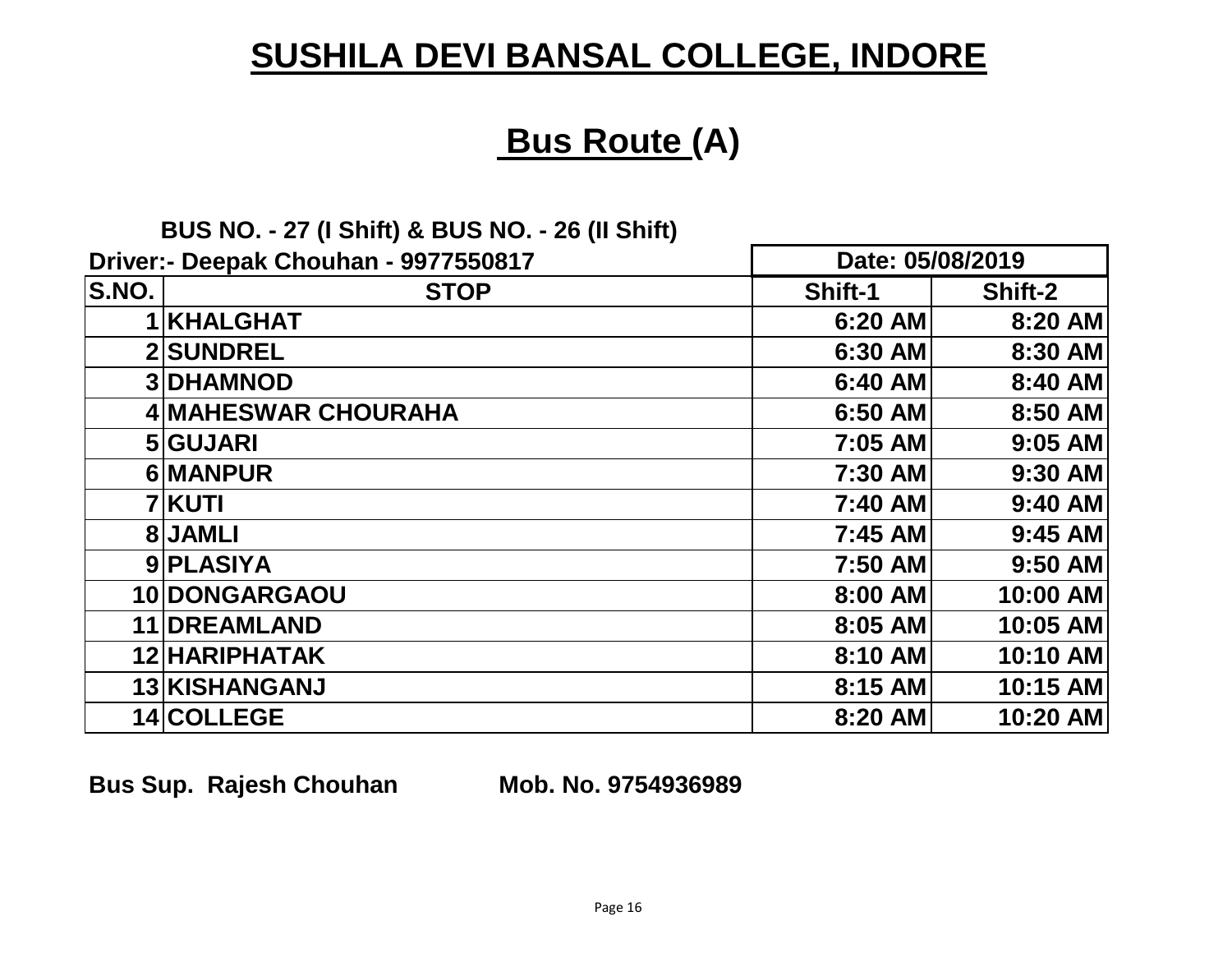## **Bus Route (A)**

#### **BUS NO. - 25 (I Shift) & BUS NO. - 24 (II Shift )**

|                            | Driver:-Ram singh Gawad - 9981252751 | Date: 05/08/2019 |         |
|----------------------------|--------------------------------------|------------------|---------|
| <b>S.NO.</b>               | <b>STOP</b>                          | Shift-1          | Shift-2 |
|                            | 1 DHAR                               | 6:25AM           | 8:25AM  |
|                            | 2 COLECTOR                           | 6:30AM           | 8:30AM  |
|                            | <b>3UTAWAD</b>                       | 6:35AM           | 8:35AM  |
|                            | 4 GUNAWAD                            | 6:40AM           | 8:40AM  |
|                            | 5LABAD                               | 6:45AM           | 8:45AM  |
|                            | <b>6 GHATABILLOD</b>                 | 6:55AM           | 8:55AM  |
|                            | <b>7 INDOROMA</b>                    | 7:10AM           | 9:10AM  |
|                            | <b>8</b> SAGORE                      | 7:25AM           | 9:25AM  |
|                            | <b>9 SAGORE KUTI</b>                 | 7:35AM           | 9:35AM  |
|                            | 10 PITHAMPUR                         | 7:45AM           | 9:45AM  |
|                            | 11 CHATRACHAYA                       | 7:50AM           | 9:50AM  |
|                            | 12 HOUSING                           | 7:55AM           | 9:55AM  |
|                            | <b>13 CHOUPATI</b>                   | 8:00AM           | 10:00AM |
|                            | <b>14 SHANTI NAGAR</b>               | 8:05AM           | 10:05AM |
|                            | 15 KISANGANJ                         | 8:10AM           | 10:10AM |
|                            | <b>16 RASHIYA DHABA</b>              | 8:15AM           | 10:15AM |
|                            | 17 COLLEGE                           | 8:20AM           | 10:20AM |
| $D_{11}$ $C_{11}$ $R_{21}$ | Mah Na 0751026000<br>Dajaah Chauban  |                  |         |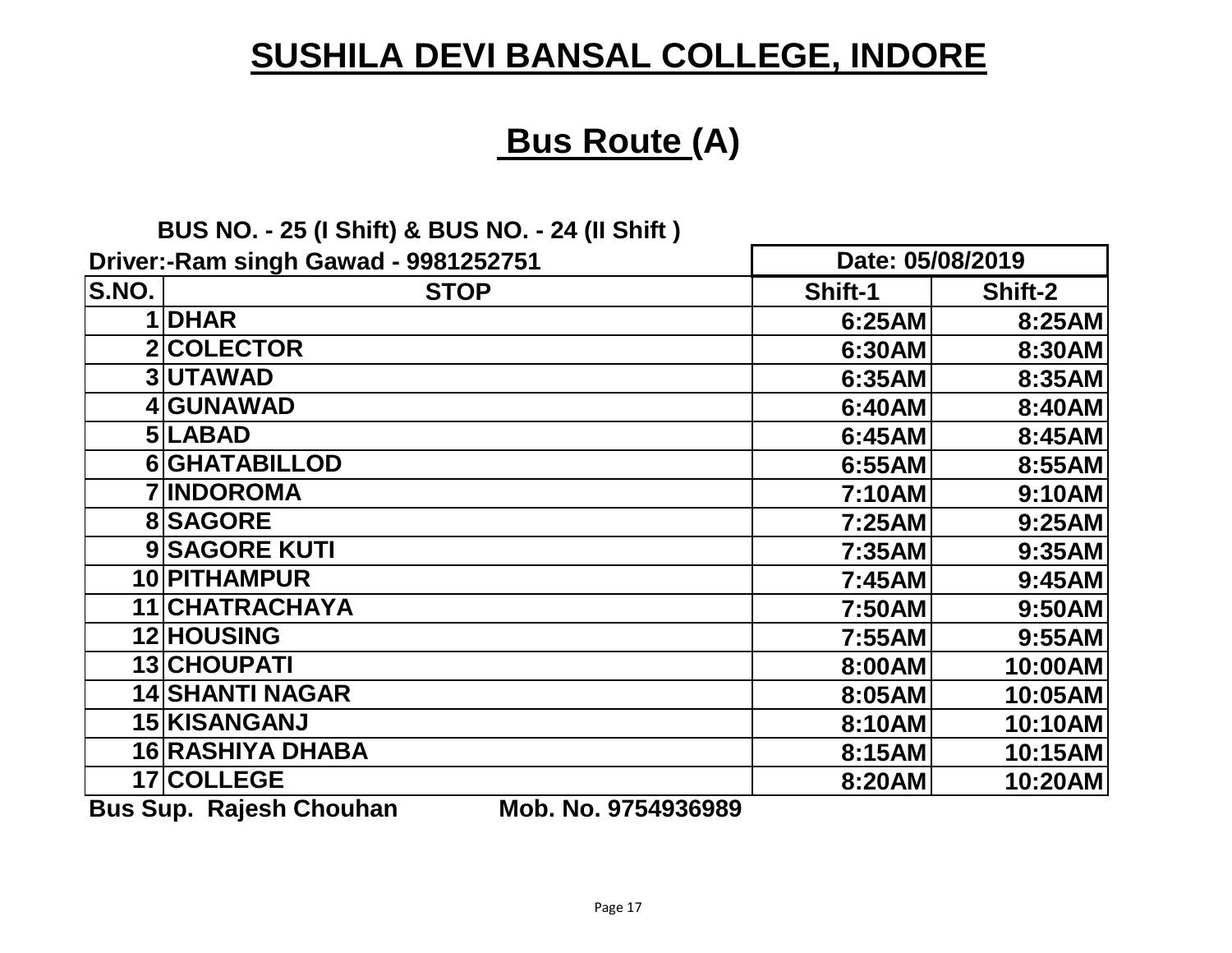#### **Bus Route (A)**

| <b>BUS NO. - 37</b> |  |  |
|---------------------|--|--|
|---------------------|--|--|

|       | Driver:- Dilip Tomar - 99630373006 | Date: 05/08/2019 |         |
|-------|------------------------------------|------------------|---------|
| S.NO. | <b>STOP</b>                        | Shift-1          | Shift-2 |
|       | 1 JALARIYA                         | 7:05AM           | 9:05AM  |
|       | 2BETMA                             | 7:10AM           | 9:10AM  |
|       | <b>3 KUTI</b>                      | 7:20AM           | 9:20AM  |
|       | 4 AKOLIYA                          | 7:25AM           | 9:25AM  |
|       | <b>5 AZAD CHOURAHA</b>             | 7:30AM           | 9:30AM  |
|       | <b>6 CC POWER</b>                  | 7:35AM           | 9:35AM  |
|       | <b>7 GATIMAN</b>                   | 7:40AM           | 9:40AM  |
|       | <b>8 HOUSHING</b>                  | 7:45AM           | 9:45AM  |
|       | 9 CHOUPATI                         | 7:50AM           | 9:50AM  |
|       | <b>10 SHANTI NAGAR</b>             | 7:55AM           | 9:55AM  |
|       | <b>11 MHOWGAOU</b>                 | 8:00AM           | 10:00AM |
|       | 12 DHARNAKA                        | 8:05AM           | 10:05AM |
|       | 13 KISHANGANJ                      | 8:10AM           | 10:10AM |
|       | 14 COLLEGE                         | 8:20AM           | 10:20AM |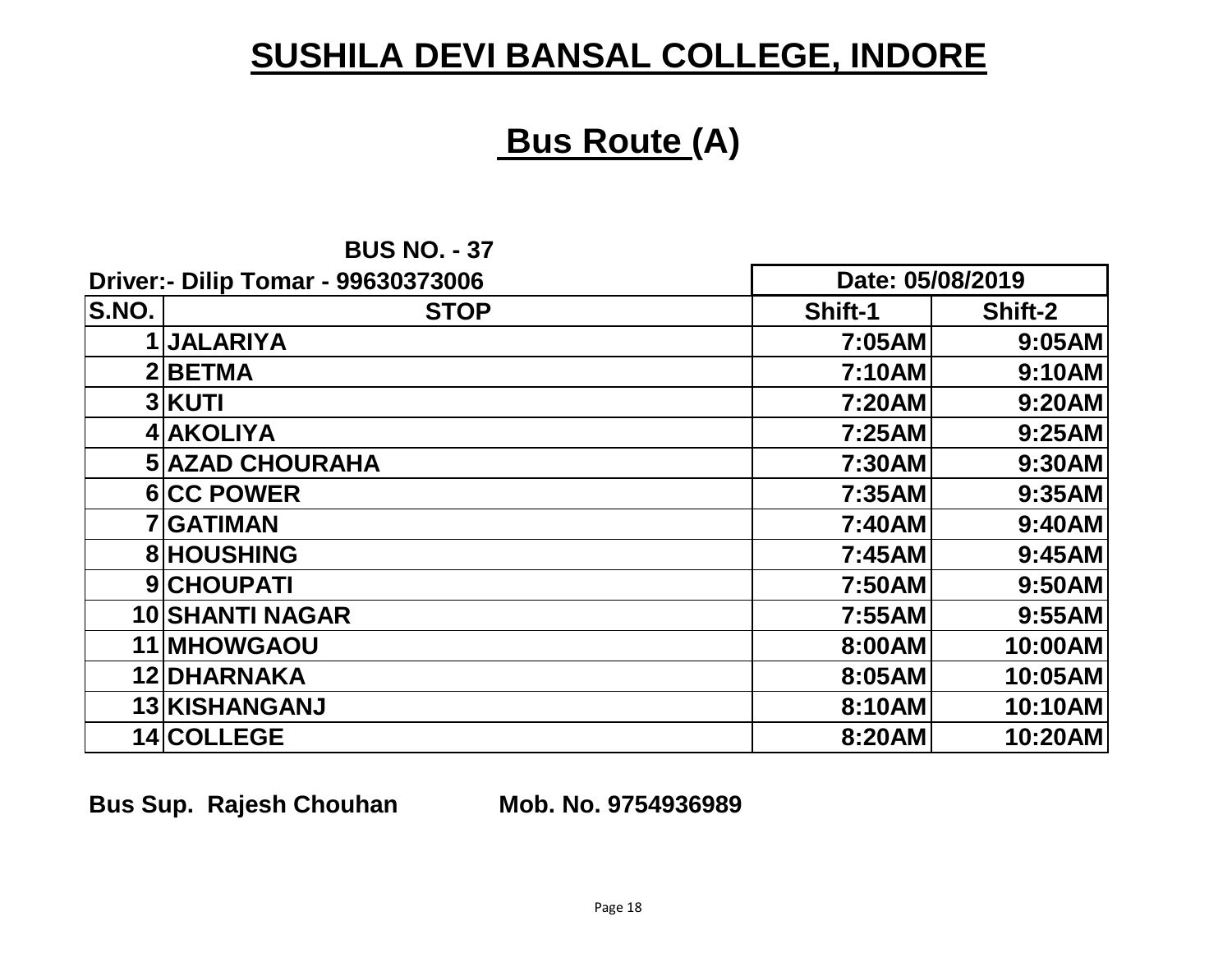#### **Bus Route (A)**

**BUS NO. - 38**

| Driver:- Bhagwan Singh - 9826119254 |                             | Date: 05/08/2019 |         |
|-------------------------------------|-----------------------------|------------------|---------|
| S.NO.                               | <b>STOP</b>                 | <b>Shift-1</b>   | Shift-2 |
|                                     | 1 KODARIYA                  | 7:20AM           | 9:20AM  |
|                                     | <b>2 PRASHANTI HOSPITAL</b> | 7:30AM           | 9:30AM  |
|                                     | <b>3 SUTARKHEDI</b>         | 7:35AM           | 9:35AM  |
|                                     | 4 GUJARKHEDA                | 7:40AM           | 9:40AM  |
|                                     | 5 ORPHIYAM                  | 7:45AM           | 9:45AM  |
|                                     | <b>6BUS STAND</b>           | 7:50AM           | 9:50AM  |
|                                     | 7 MASZID                    | 7:55AM           | 9:55AM  |
|                                     | <b>8 HARIPHATAK</b>         | 8:00AM           | 10:00AM |
|                                     | 9 VETNERY                   | 8:10AM           | 10:10AM |
|                                     | 10 COLLEGE                  | 8:20AM           | 10:20AM |